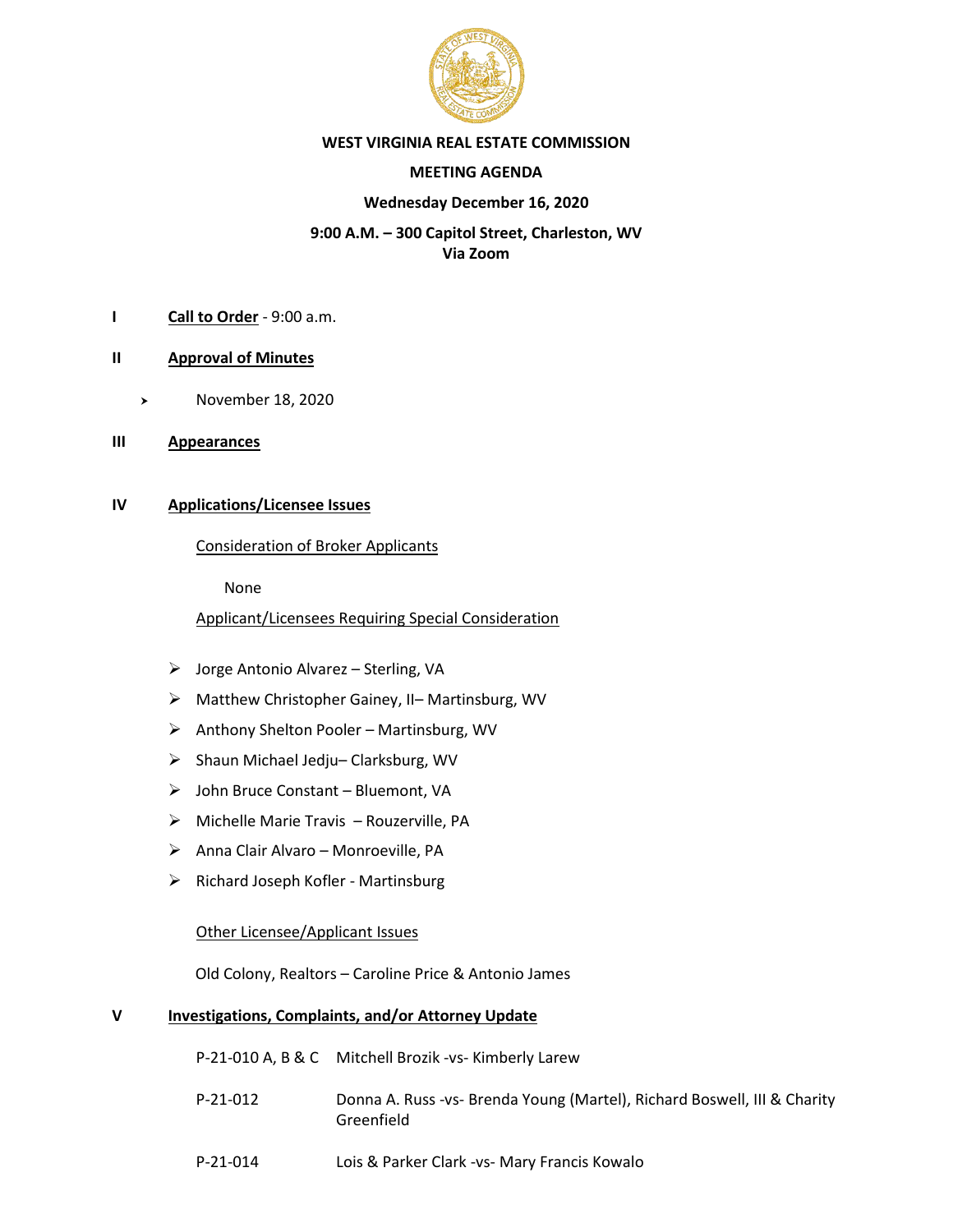C-21-005 WVREC -vs- Shelby Davis, Bernard Casdorph & Paul Sutherland (Tabled)

Updates Homes and Land Real Estate Inc, - Patrick Lucas

Infinity Realty – Misty Eskew & William Melton

#### **VI Reports**

> Executive Director Report

Settlement/ Compliance Report

- Broker Audit
- > Budget/Financial Report
- > Education Report

CE Examination Results New Licensee Report

Legislative Report

## **VII Personnel Matters**

### **VIII Miscellaneous Matters**

New Business

Old Business / Ongoing Projects

Policies, Practices, and Possible Rule Changes

Update on Stakeholder and Interim Rules Committee Meetings

#### **IX Travel and Per Diem Expenses**

Per Diem Commissioners Report Per Diem Request Document – Statement